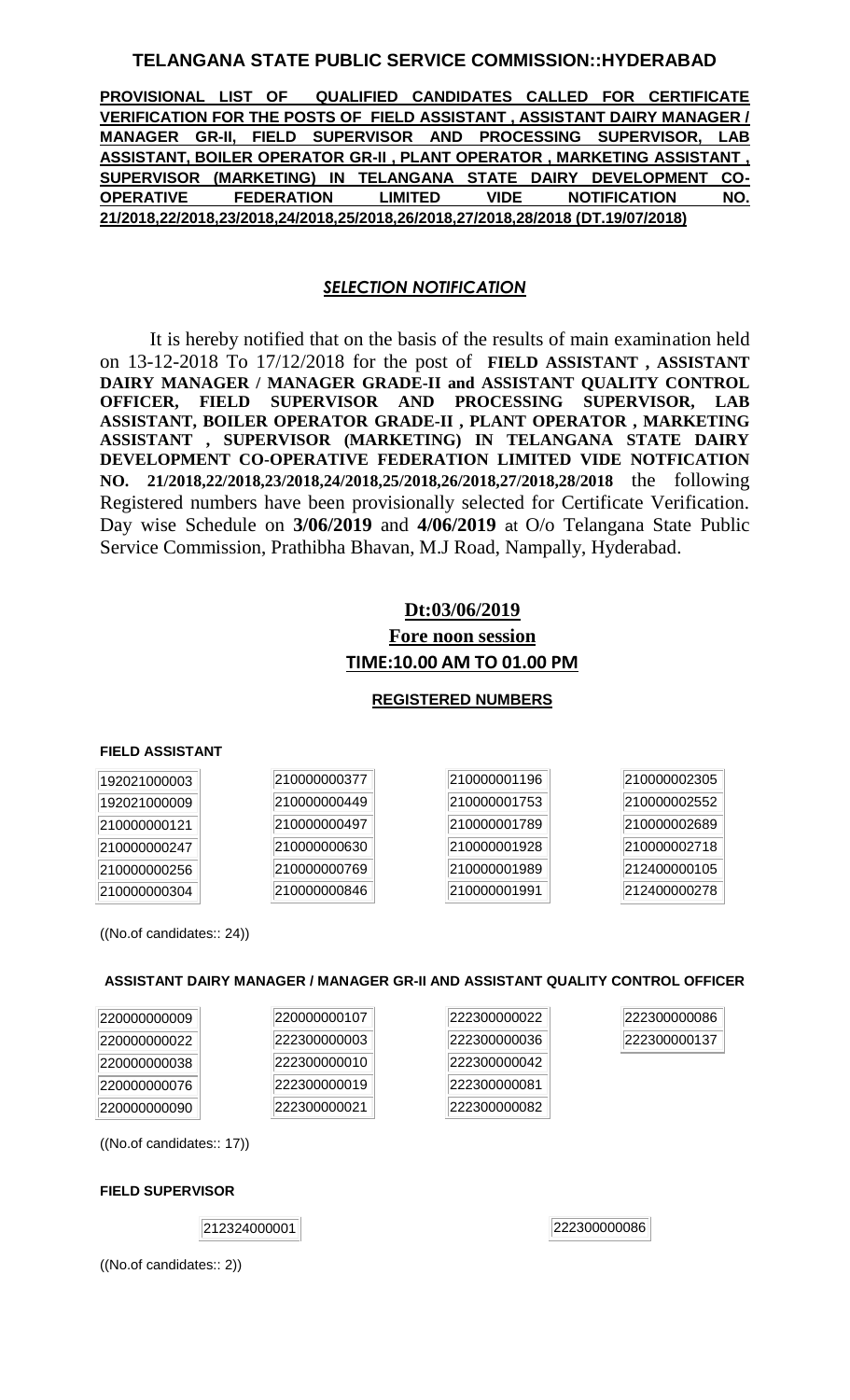## **TELANGANA STATE PUBLIC SERVICE COMMISSION::HYDERABAD**

**PROVISIONAL LIST OF QUALIFIED CANDIDATES CALLED FOR CERTIFICATE VERIFICATION FOR THE POSTS OF FIELD ASSISTANT , ASSISTANT DAIRY MANAGER / MANAGER GR-II, FIELD SUPERVISOR AND PROCESSING SUPERVISOR, LAB ASSISTANT, BOILER OPERATOR GR-II , PLANT OPERATOR , MARKETING ASSISTANT , SUPERVISOR (MARKETING) IN TELANGANA STATE DAIRY DEVELOPMENT CO-OPERATIVE FEDERATION LIMITED VIDE NOTIFICATION NO. 21/2018,22/2018,23/2018,24/2018,25/2018,26/2018,27/2018,28/2018 (DT.19/07/2018)**

# **Dt:03/06/2019 After noon session TIME:2.00 PM TO 05.00 PM**

#### **PROCESSING SUPERVISOR**

| 222300000003 | 222300000033 | 222300000082 | 222300000126 |
|--------------|--------------|--------------|--------------|
| 222300000006 | 222300000036 | 222300000083 | 222300000135 |
| 222300000010 | 222300000064 | 222300000093 | 222300000137 |
| 222300000016 | 222300000065 | 222300000108 | 222300000146 |
| 222300000019 | 222300000066 | 222300000111 | 222300000158 |
| 222300000022 | 222300000070 | 222300000112 | 222300000168 |
| 222300000027 | 222300000075 | 222300000113 | 222324000007 |
| 222300000029 | 222300000081 | 222300000124 |              |

((No.of candidates:: 31))

#### **LAB ASSISTANT**

| 212400000090 | 240000000436 | 240000000715 | 240000001391 |
|--------------|--------------|--------------|--------------|
| 212400000127 | 240000000525 | 240000000757 | 240000001438 |
| 212400000134 | 240000000588 | 240000000774 | 240000001493 |
| 212400000168 | 240000000599 | 240000000967 | 240000001563 |
| 212400000204 | 240000000601 | 240000001239 | 240000001566 |
| 240000000014 | 240000000653 | 240000001318 | 240000001760 |
| 240000000082 | 240000000668 | 240000001350 | 240000001939 |

((No.of candidates:: 28))

# **Dt:04/06/2019 Fore noon session TIME:10.00 AM TO 01.00 PM**

- **NIL -**

#### **BOILER OPERATOR GR-II**

# **PLANT OPERATOR**

| 260000000066               | 260000000355 | 260000000621 | 2600000 |
|----------------------------|--------------|--------------|---------|
| 260000000074               | 260000000364 | 260000000637 | 2600000 |
| 260000000133               | 260000000413 | 260000000644 | 2600000 |
| 260000000141               | 260000000449 | 260000000655 | 2600000 |
| 260000000248               | 260000000515 | 260000000662 | 2600000 |
| 260000000308               | 260000000532 | 260000000706 | 2600000 |
| 260000000318               | 260000000614 | 260000000772 | 260000  |
| 260000000335               | 260000000618 | 260000000792 | 2600000 |
| ((No. of candidates:: 32)) |              |              |         |